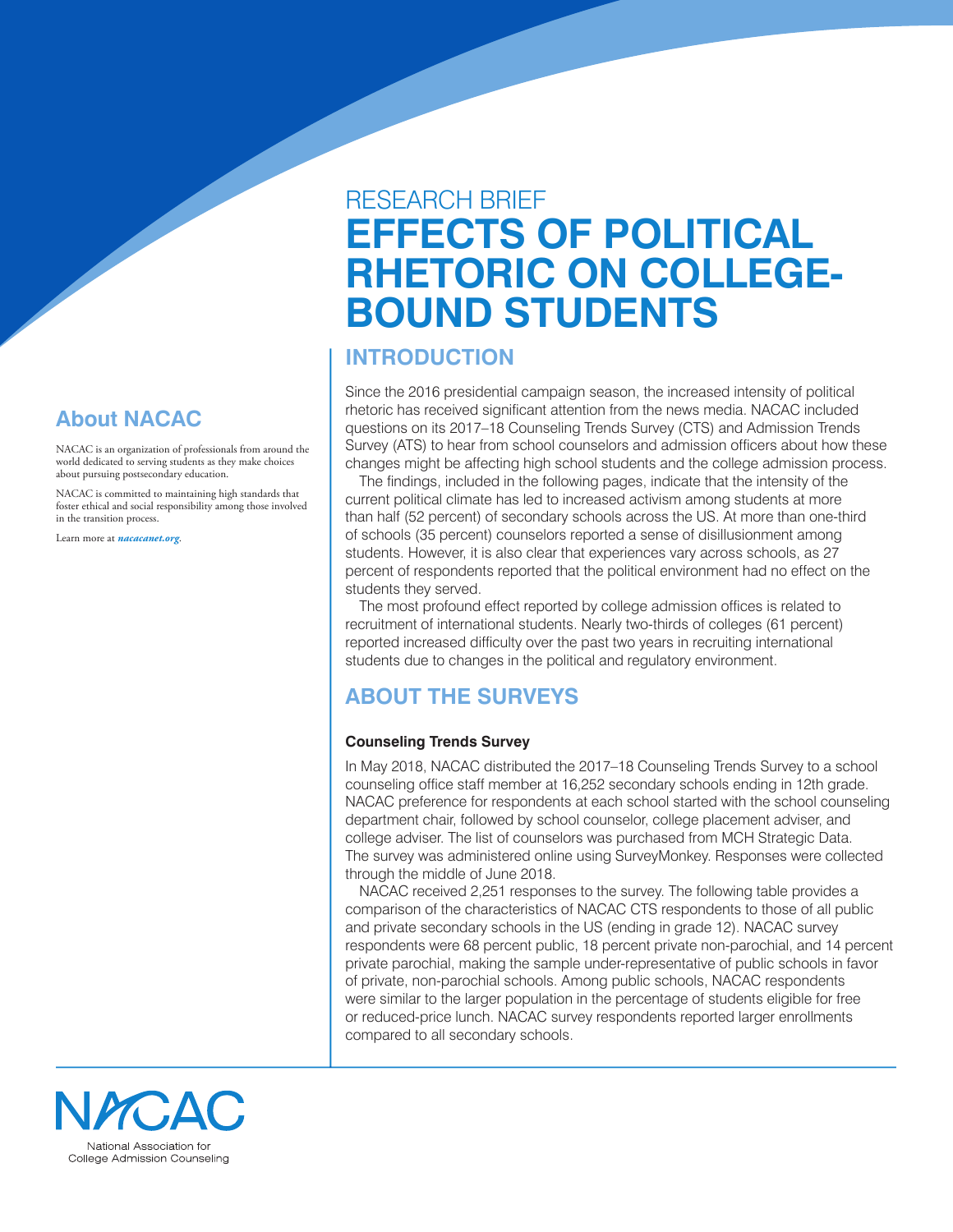### **NACAC 2017–18 Counseling Trends Survey Sample Compared to the National Secondary School Population1**

|                                    | <b>NACAC</b><br><b>Survey</b><br><b>Respondents</b> | All<br><b>Secondary</b><br><b>Schools</b> | <b>NACAC</b><br><b>Public School</b><br><b>Respondents</b> | <b>All Public</b><br><b>Schools</b> | <b>NACAC</b><br><b>Private</b><br><b>Non-Parochial</b><br><b>Respondents</b> | <b>All</b><br><b>Private</b><br><b>Non-Parochial</b><br><b>Schools</b> | <b>NACAC</b><br><b>Private</b><br><b>Parochial</b><br><b>Respondents</b> | <b>All Private</b><br><b>Parochial</b><br><b>Schools</b> |
|------------------------------------|-----------------------------------------------------|-------------------------------------------|------------------------------------------------------------|-------------------------------------|------------------------------------------------------------------------------|------------------------------------------------------------------------|--------------------------------------------------------------------------|----------------------------------------------------------|
| <b>N</b>                           | $2,251^2$                                           | 32,881                                    | 1,510                                                      | 26,398                              | 403                                                                          | 1,996                                                                  | 300                                                                      | 4,487                                                    |
| % of schools                       |                                                     |                                           | 68.2%                                                      | 80.3%                               | 18.2%                                                                        | 6.1%                                                                   | 13.6%                                                                    | 13.6%                                                    |
| Mean enrollment                    | 787                                                 | 570                                       | 905                                                        | 650                                 | 514                                                                          | 214                                                                    | 553                                                                      | 286                                                      |
| % of students<br>eligible for FRPL | 37.3%                                               |                                           | 49.4                                                       | 51.5                                | 8.2%                                                                         |                                                                        | 12.6%                                                                    |                                                          |

—Not available for private schools.

1 Includes schools ending in grade 12.

2 The number of public and private NACAC respondents does not add to the total because 38 schools did not report school type.

SOURCES: NACAC Counseling Trends Survey, 2017–18.

US Department of Education. National Center for Education Statistics. (2015–16). The Elementary/Secondary Information System (ElSi) web application was used to download data from the Common Core of Data (CCD) and Private School Survey (PSS) for the 2015–16 school year. Calculations performed by authors.

### **Admission Trends Survey**

For the 2017–18 administration of the Admission Trends Survey, the questionnaire was divided into two parts—one set of questions was sent to university admission offices and another sent to institutional research (IR) offices. Both portions were administered online using SurveyMonkey. The IR survey was emailed in February 2018 to 1,266 four-year postsecondary institutions. In August 2018, the admission office survey was sent to all 1,241 four-year postsecondary institutions that were NACAC members. Admission offices also were asked to provide additional data if the IR portion had not been submitted. At the time of the survey, NACAC member institutions represented 70 percent of all degree-granting four-year, not-for-profit, baccalaureate degree-granting, Title-IV participating institutions in the US. NACAC received 493 responses, for an overall response rate of 39 percent. Of the 493 responses, 220 institutions submitted completed surveys (both admission and IR sections) and 273 submitted just the IR portion. All responses were utilized in the analyses.

NACAC 2017–18 ATS respondents had a similar average acceptance rate compared to all colleges, but private college respondents had lower yield rates when compared to the national average. NACAC survey respondents also had larger undergraduate enrollments.

|                                                 | <b>NACAC</b><br><b>Respondents</b> | <b>All Colleges</b> | <b>NACAC Public</b><br><b>Respondents</b> | <b>All Public</b><br><b>Colleges</b> | <b>NACAC Private</b><br><b>Respondents</b> | <b>All Private</b><br><b>Colleges</b> |
|-------------------------------------------------|------------------------------------|---------------------|-------------------------------------------|--------------------------------------|--------------------------------------------|---------------------------------------|
| N(%)                                            | 493                                | 1,817               | 184 (37%)                                 | 579 (32%)                            | 309 (70%)                                  | 1,238 (68%)                           |
| <b>Mean Enrollment</b><br>(Full-Time Undergrad) | 6,204                              | 3,947               | 12,716                                    | 8,602                                | 2,557                                      | 1,768                                 |
| <b>Mean Selectivity</b>                         | 64.4                               | 65.4                | 67.9                                      | 69.3                                 | 62.3                                       | 63.5                                  |
| <b>Mean Yield</b>                               | 27.9                               | 33.6                | 32.0                                      | 34.0                                 | 25.3                                       | 33.4                                  |

#### **NACAC 2017–18 Admission Trends Survey Sample Compared to National College Population**

NOTE: Data for all colleges was drawn from the 2016–17 Integrated Postsecondary Education Data System (IPEDS) using the following criteria: US location, four-year, not-for-profit, baccalaureate degree-granting, and Title IV-participating. Of the 1,817 total institutions, approximately 1,567 (86 percent) provided both selectivity and yield data for fall 2016.

SOURCES: NACAC Admission Trends Survey, 2017–18.

US Department of Education, National Center for Education Statistics. (2016–17). Integrated Postsecondary Education Data System (IPEDS) Data Center. Washington, DC: NCES.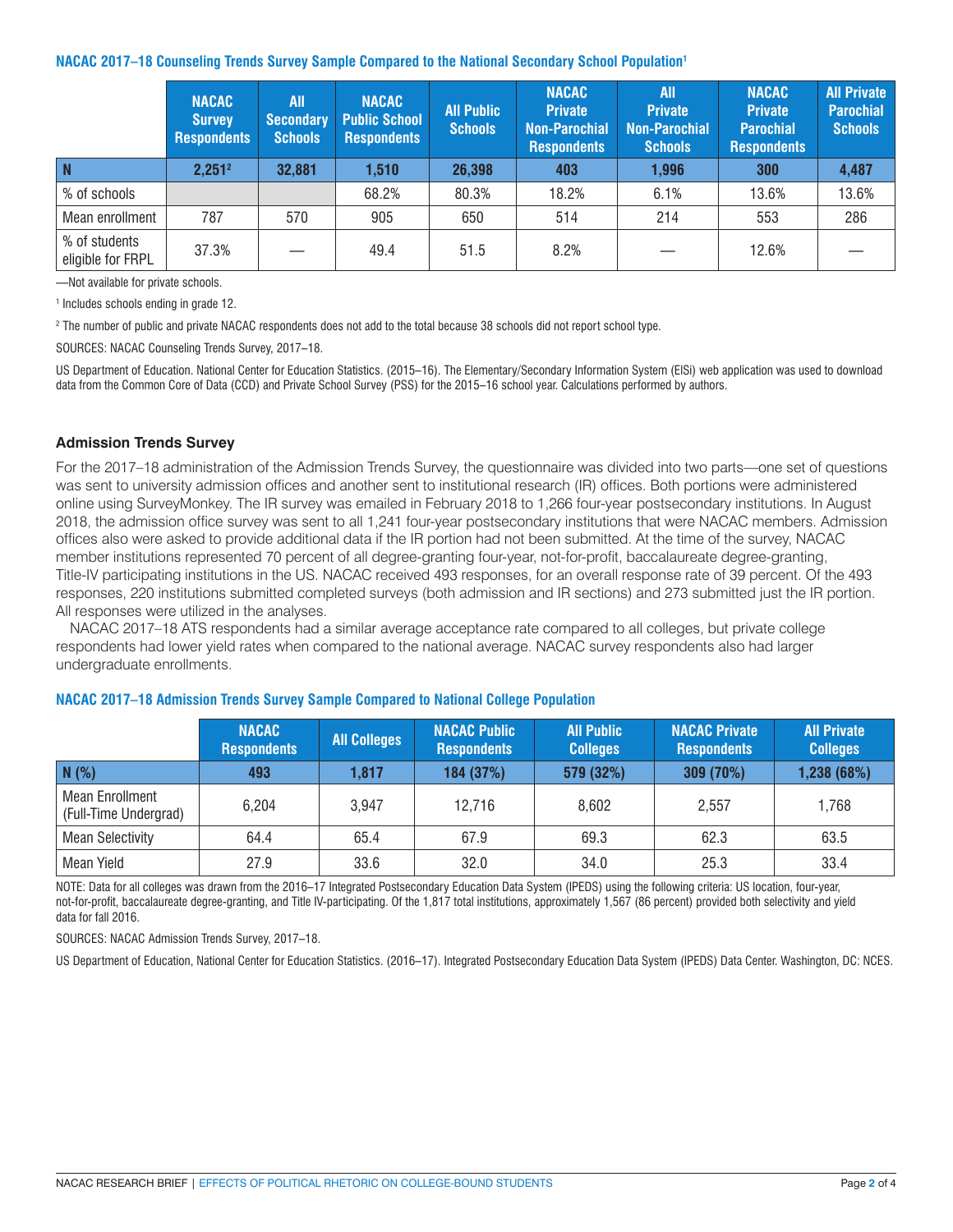## **SURVEY RESULTS**

### **Secondary School Students**

School counselors at secondary schools were asked to indicate how the current intensity of political rhetoric has affected students in their schools.

|                                         | <b>Increased</b><br><b>Activism</b> | <b>Expressions of</b><br><b>Disillusionment</b> | <b>Improved</b><br><b>Attention to</b><br><b>Civility</b> | <b>Reduced</b><br><b>Civility</b> | <b>Increased</b><br><b>Consideration</b><br>of Colleges'<br><b>Political</b><br><b>Leanings</b> | <b>Increased</b><br>Interest in<br><b>Colleges</b><br><b>Outside the</b><br><b>US</b> | None of the<br><b>Above</b> |
|-----------------------------------------|-------------------------------------|-------------------------------------------------|-----------------------------------------------------------|-----------------------------------|-------------------------------------------------------------------------------------------------|---------------------------------------------------------------------------------------|-----------------------------|
| <b>All Survey</b><br><b>Respondents</b> | 51.9%                               | 34.8%                                           | 20.8%                                                     | 18.3%                             | 21.1%                                                                                           | 8.0%                                                                                  | 27.4%                       |
| <b>By School Type</b>                   |                                     |                                                 |                                                           |                                   |                                                                                                 |                                                                                       |                             |
| Public                                  | 49.3                                | 33.4                                            | 16.9                                                      | 17.7                              | 11.4                                                                                            | 5.0                                                                                   | 31.5                        |
| Private                                 | 57.8                                | 37.7                                            | 29.6                                                      | 19.8                              | 42.5                                                                                            | 14.6                                                                                  | 18.7                        |

Correlations (Spearman's Rho) for private school status with: increased activism (.080), improved attention to civility (.146), increased consideration of colleges' political leanings (.354), increased interest in colleges outside the US (.165), none of the above (-.133), p < .01.

#### *School Enrollment*

- Counselors at larger schools were more likely to indicate two of the possible student effects—increased activism among students and reduced civility. Seventy-one percent of counselors at schools with enrollments of 2,000 or more reported increased activism compared to 43 percent at schools with enrollments lower than 500 students.
- Smaller schools were more likely to indicate that the intensity of political rhetoric had none of the effects included on the survey. 1

#### *Students per Counselor*

• Counselors at schools with higher student caseloads were less likely to report increased consideration of colleges' political leanings and increased interest in colleges outside the US.<sup>2</sup>

### **College Recruitment**

College admission survey respondents were asked to indicate if any of the following had increased over the past two years.

### **Number of Essays Addressing Political Activism**

|                                     | <b>Yes</b> | <b>No</b> | <b>Not Applicable</b> |
|-------------------------------------|------------|-----------|-----------------------|
| <b>All Survey Respondents</b>       | 36.9%      | 38.9%     | 24.2%                 |
| <b>By Institution Type</b>          |            |           |                       |
| Public                              | 28.6       | 30.4      | 41.1                  |
| Private                             | 41.6       | 43.6      | 14.9                  |
| <b>By Selectivity</b>               |            |           |                       |
| Accept fewer than 50% of applicants | 58.3       | 29.2      | 12.5                  |
| 50% to 70%                          | 41.9       | 33.9      | 24.2                  |
| 71% to 85%                          | 23.5       | 51.0      | 25.5                  |
| More than 85%                       | 18.2       | 54.5      | 27.3                  |

Chi-squared test for institution type  $(X^2 (2) = 13.5, V = .293)$ , p < .001.

Correlation (Spearman's Rho) with selectivity  $(.314)$ ,  $p < .01$ .

1 Correlations (Spearman's Rho) for enrollment with: increased activism (.200), reduced civility (.090), none of the above (-.149), p < .01.

<sup>2</sup> Correlations (Spearman's Rho) for students per counselor with: increased consideration of colleges' political leanings (-.130), increased interest in colleges outside the US (-.137),  $p < .01$ .